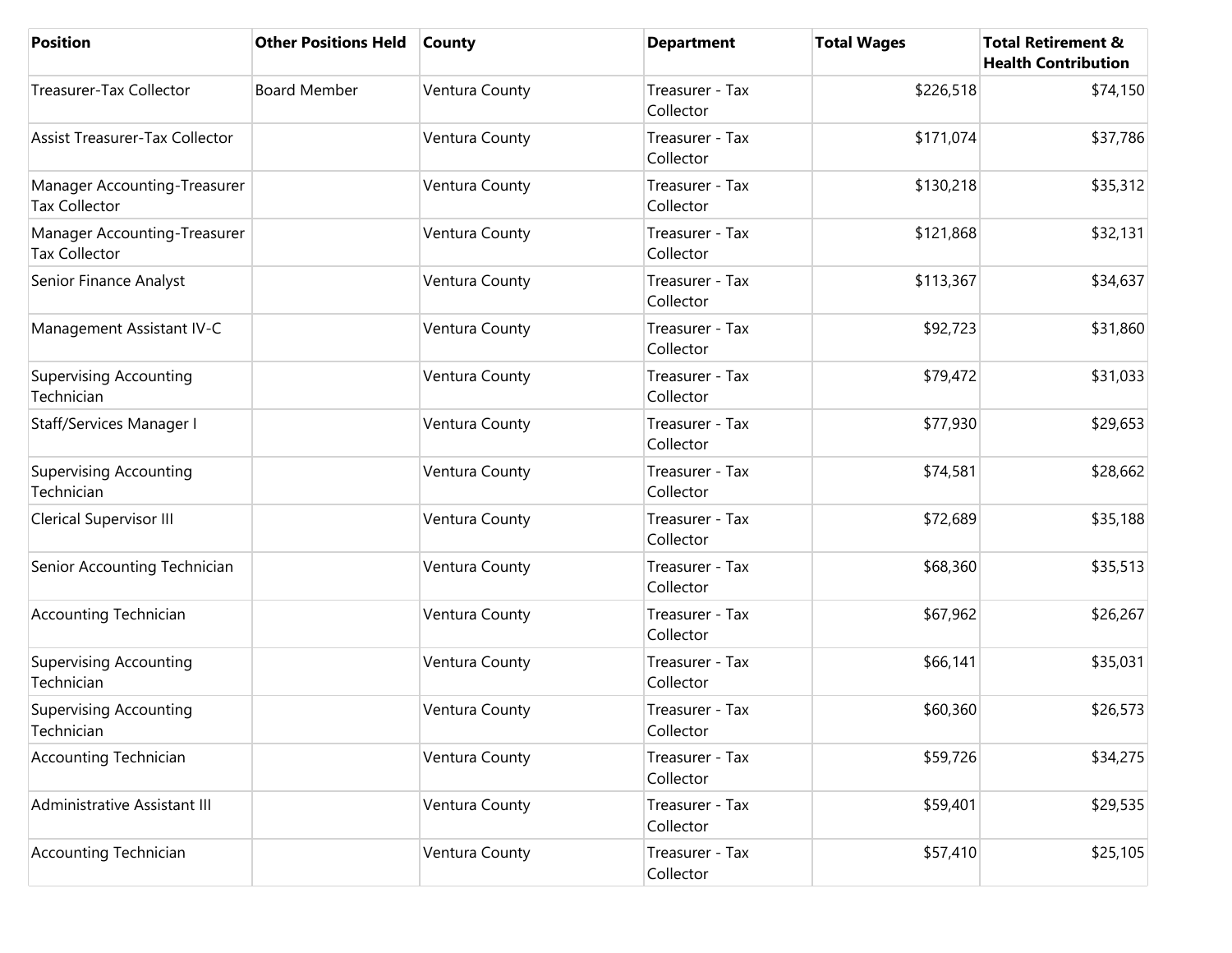| Staff/Services Manager I       | Ventura County | Treasurer - Tax<br>Collector | \$55,169 | \$18,845 |
|--------------------------------|----------------|------------------------------|----------|----------|
| <b>Collections Officer III</b> | Ventura County | Treasurer - Tax<br>Collector | \$53,971 | \$24,977 |
| <b>Accounting Assistant II</b> | Ventura County | Treasurer - Tax<br>Collector | \$53,834 | \$27,658 |
| <b>Accounting Technician</b>   | Ventura County | Treasurer - Tax<br>Collector | \$53,151 | \$27,108 |
| <b>Accounting Technician</b>   | Ventura County | Treasurer - Tax<br>Collector | \$52,887 | \$27,155 |
| Senior Accounting Assistant    | Ventura County | Treasurer - Tax<br>Collector | \$49,806 | \$26,266 |
| Senior Accounting Assistant    | Ventura County | Treasurer - Tax<br>Collector | \$49,482 | \$23,182 |
| <b>Accounting Technician</b>   | Ventura County | Treasurer - Tax<br>Collector | \$49,249 | \$22,635 |
| Senior Accounting Assistant    | Ventura County | Treasurer - Tax<br>Collector | \$49,205 | \$26,163 |
| Senior Accounting Assistant    | Ventura County | Treasurer - Tax<br>Collector | \$48,718 | \$23,248 |
| Senior Accounting Technician   | Ventura County | Treasurer - Tax<br>Collector | \$48,179 | \$22,298 |
| <b>Accounting Assistant II</b> | Ventura County | Treasurer - Tax<br>Collector | \$47,584 | \$22,779 |
| <b>Accounting Assistant II</b> | Ventura County | Treasurer - Tax<br>Collector | \$46,398 | \$24,560 |
| Senior Accounting Assistant    | Ventura County | Treasurer - Tax<br>Collector | \$44,837 | \$22,012 |
| <b>Collections Officer II</b>  | Ventura County | Treasurer - Tax<br>Collector | \$43,770 | \$24,188 |
| Senior Accounting Assistant    | Ventura County | Treasurer - Tax<br>Collector | \$41,711 | \$23,821 |
| <b>Accounting Assistant II</b> | Ventura County | Treasurer - Tax<br>Collector | \$41,171 | \$23,429 |
| <b>Accounting Assistant II</b> | Ventura County | Treasurer - Tax<br>Collector | \$16,340 | \$9,928  |